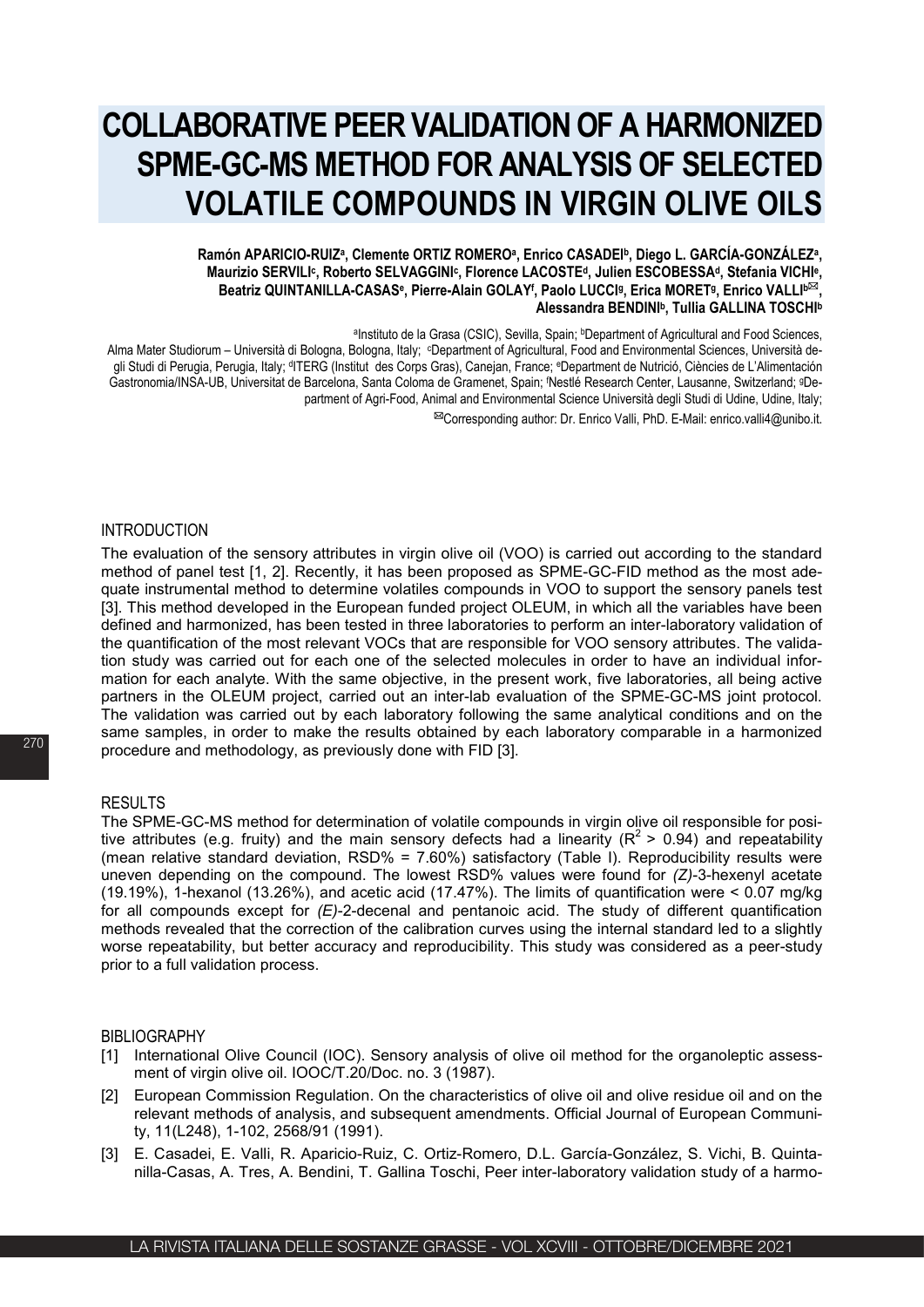nized SPME-GC-FID method for the analysis of selected volatile compounds in virgin olive oils. Food Control 123, 107823 (2021).

**Table I -** Linearity expressed as R2 (mean and standard deviation of the five labs) computed from the calibration curves used in the quantification methods 1 and 2 (QM1, QM2) for the 18 volatile compounds. Repeatability expressed as mean RSD%.

| Volatile compounds       | Linearity $(R2)$               |                                | RSD% (Mean±SD)                |                              |                               |
|--------------------------|--------------------------------|--------------------------------|-------------------------------|------------------------------|-------------------------------|
|                          | QM1                            | QM <sub>2</sub>                | QM <sub>1</sub>               | QM2                          | QM <sub>3</sub>               |
| Octane                   | $0.996 \pm 0.003$              | $0.966 \pm 0.038$ a            | $6.77 + 4.33$ c               | $7.95 + 4.11$                | $6.47 + 4.91$                 |
| Ethyl acetate            | $0.982 + 0.023$ <sup>a</sup>   | $0.906 \pm 0.078$ a            | $6.99 \pm 3.49$               | $4.77 + 0.21$                | $5.75 \pm 4.02$               |
| Ethanol                  | $0.984 \pm 0.011$ a            | $0.953 \pm 0.047$ a            | $9.51 \pm 2.72$               | $6.21 \pm 2.14$              | $6.52 \pm 1.94$               |
| Ethyl propanoate         | $0.994 \pm 0.008$              | $0.939 + 0.053$ <sup>a</sup>   | 15.27±15.87°                  | 15.55±15.63                  | $15.13 \pm 17.34$             |
| Hexanal                  | $0.996 + 0.003$                | $0.980 + 0.021$                | $5.49 \pm 3.67$               | $4.84 \pm 2.00$              | $4.53 \pm 1.94$               |
| 3-Methyl-1-butanol       | $0.996 + 0.002$                | $0.941 \pm 0.068$              | $5.09 \pm 1.80$               | $5.63 \pm 2.58$              | $2.88 \pm 2.44$               |
| $(E)$ -2-Hexenal         | $0.990 \pm 0.009^{\circ}$      | $0.994 \pm 0.007$ <sup>b</sup> | $4.15 \pm 1.74$               | $2.99 \pm 0.40$              | $2.21 \pm 1.30$               |
| $(Z)$ -3-Hexenyl acetate | $0.987 \pm 0.012$ <sup>b</sup> | $0.992 \pm 0.006^{\circ}$      | $5.23 \pm 0.55$ <sup>e</sup>  | $4.86 \pm 0.84$ <sup>d</sup> | $3.11 \pm 0.61$ <sup>ef</sup> |
| $(E)$ -2-Heptenal        | $0.976 \pm 0.027$              | $0.997 + 0.001$                | $5.38 \pm 0.76$               | $4.75 + 4.23$                | $3.31 \pm 3.61$               |
| 6-Methyl-5-hepten-2-one  | $0.975 \pm 0.025$ <sup>b</sup> | $0.997 + 0.001$                | $5.05 \pm 1.17$               | $5.82 \pm 0.89$              | $4.40 \pm 0.07$               |
| 1-Hexanol                | $0.993 + 0.006$                | $0.992 + 0.005$                | $3.89 + 1.46$                 | $4.12 \pm 0.72$ <sup>f</sup> | $2.39 \pm 0.34$ <sup>f</sup>  |
| Nonanal                  | $0.976 \pm 0.024$              | $0.990 + 0.007$                | $11.84 \pm 7.33$ c            | $9.89 \pm 3.96$              | $7.36 + 9.39$                 |
| 1-Octen-3-ol             | $0.983 + 0.019$                | $0.993 + 0.005$                | $6.98 \pm 1.59$               | $5.40 \pm 0.98$              | $5.84 \pm 3.03$               |
| $(E,E)$ -2,4-Hexadienal  | $0.975 \pm 0.027$              | $0.997 + 0.002$                | $8.51 \pm 2.99$               | $4.20 \pm 0.72$              | $6.79 + 5.13$                 |
| Acetic acid              | $0.993 + 0.005$                | $0.989 + 0.011$                | 7.87±0.47 <sup>d</sup>        | $3.48 \pm 2.59$ <sup>d</sup> | $5.48 \pm 3.09$               |
| Propanoic acid           | $0.983 \pm 0.028$ <sup>b</sup> | $0.995 + 0.005$                | $5.70 \pm 0.19$ <sup>d</sup>  | $2.35 \pm 1.56$ <sup>d</sup> | $3.32 \pm 2.08$               |
| $(E)$ -2-Decenal         | $0.942 \pm 0.057$ <sup>b</sup> | $0.966 \pm 0.025^{\circ}$      | $17.23 \pm 5.08$ <sup>e</sup> | $12.00 + 2.77$               | $13.86 + 5.10$ <sup>e</sup>   |
| Pentanoic acid           | $0.969 \pm 0.032$              | $0.993 \pm 0.008$ <sup>b</sup> | $5.83 \pm 0.27$ <sup>d</sup>  | $3.17 \pm 0.58$ <sup>d</sup> | $2.83 \pm 1.86$               |

a Certain saturation at high concentrations in data provided by some of the involved labs.

**b Certain lower sensitivity (lower slope) at low concentrations in data provided by some of the involved labs.** c One outlier has been removed (Grubbs test p<0.05). d Significant difference ( $p$ <0.05) between QM1 and QM2

<sup>e</sup> Significant difference ( $p$ <0.05) between QM1 and QM3.<br><sup>f</sup> Significant difference ( $p$ <0.05) between QM2 and QM3.

*This abstract is based on the published article R. Aparicio-Ruiz, C. Ortiz Romero, E. Casadei, D.L. García-González, M. Servili, R. Selvaggini, F. Lacoste, J. Escobessa, S. Vichi, B. Quintanilla-Casas, P.A. Golay, P. Lucci, E. Moret, E. Valli, A. Bendini, T. Gallina Toschi, Collaborative peer validation of a harmonized SPME-GC-MS method for analysis of selected volatile compounds in virgin olive oils. Food Control (2022), doi: https://doi.org/10.1016/j.foodcont.2021.108756.*

# **INTERVALIDAZIONE DI UN METODO ARMONIZZATO SPME-GC-MS PER L'ANALISI DI COMPOSTI VOLATILI SELEZIONATI IN OLI DI OLIVA VERGINI**

**Ramón APARICIO-RUIZa, Clemente ORTIZ ROMEROa, Enrico CASADEIb, Diego L. GARCÍA-GONZÁLEZa, Maurizio SERVILIb, Roberto SELVAGGINIb, Florence LACOSTEc, Julien ESCOBESSAd, Stefania VICHId, Beatriz QUINTANILLA-CASASd, Pierre-Alain GOLAYe, Paolo LUCCIf , Erica MORETf , Enrico VALLIg, Alessandra BENDINIg, Tullia GALLINA TOSCHIg**

aInstituto de la Grasa (CSIC), Sevilla, Spain; <sup>b</sup>Department of Agricultural, Food and Environmental Sciences, Università degli Studi di Perugia, Perugia, Italy; <sup>d</sup>ITERG (Institut des Corps Gras), Canejan, France; <sup>d</sup>Department de Nutrició, Ciències de L'Alimentació I Gastronomia/INSA-UB, Universitat de Barcelona, Santa Coloma de Gramenet, Spain; <sup>e</sup>Nestlé Research Center, Lausanne, Switzerland; <sup>f</sup>Department of Agri-Food, Animal and Environmental Science Università degli Studi di Udine, Udine, Italy; gDepartment of Agricultural and Food Sciences, Alma Mater Studiorum – Università di Bologna, Bologna, Italy.

<sup>⊠</sup>Dr. Enrico Valli, PhD. E-Mail: enrico.valli4@unibo.it.

INTRODUZIONE

La valutazione degli attributi sensoriali degli oli di oliva vergini (VOO) è svolta in accordo al metodo ufficiale noto come panel test [1, 2]. Recentemente, il metodo SPME-GC-FID è stato proposto come metodo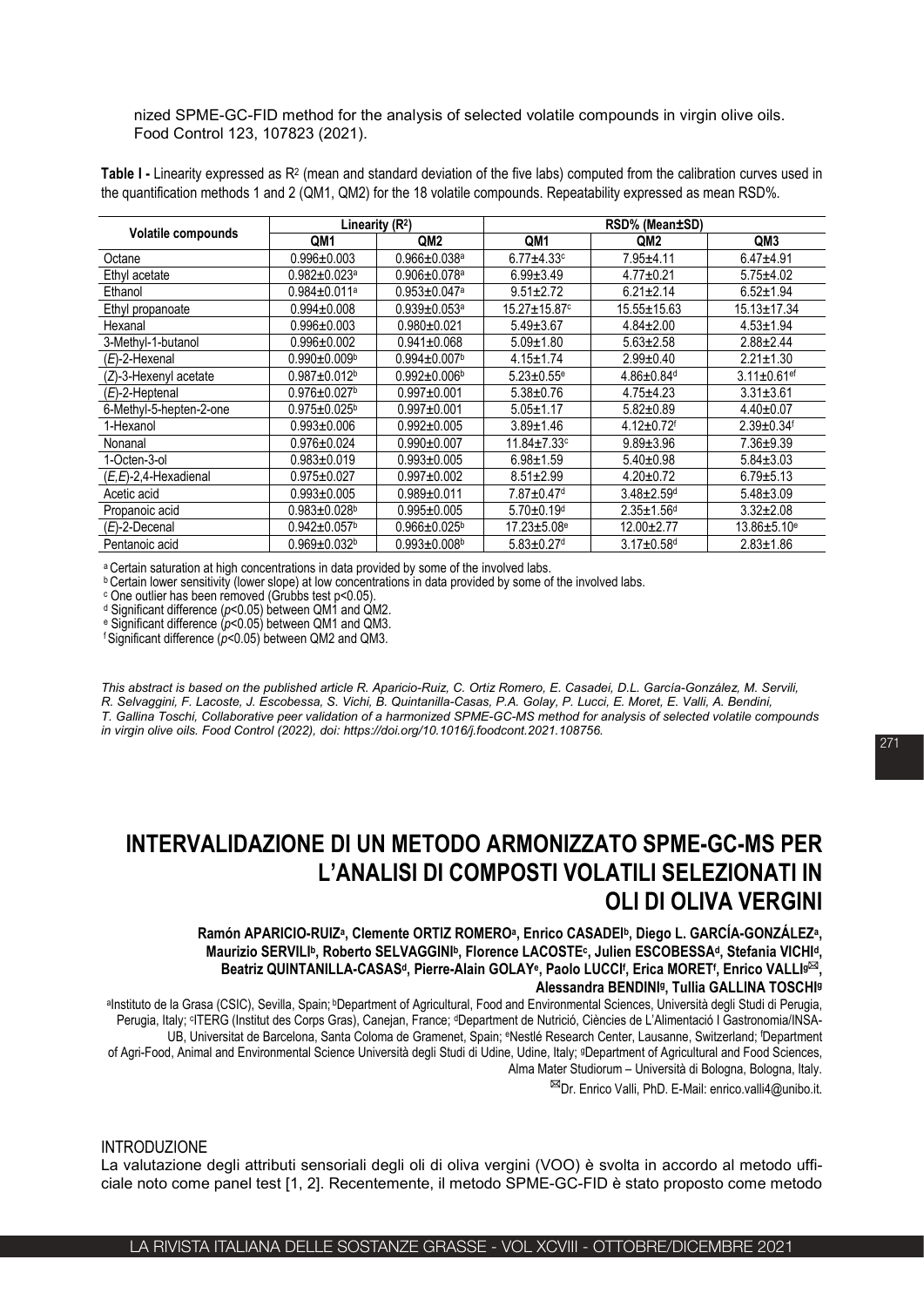strumentale adeguato per supportare la valutazione sensoriale attraverso la determinazione dei composti volatili (VOCs) [3]. Questo metodo, messo a punto nel progetto europeo OLEUM, nel quale tutte le variabili sono state definite ed armonizzate, è stato testato da tre laboratori nell'ambito di una validazione interlaboratorio per quantificare i VOCs maggiormente responsabili degli attributi sensoriali percepibili. Lo studio di validazione è stato applicato ad ognuno dei composti volatili considerati, così da avere un'informazione individuale delle prestazioni ottenibili per ogni analita.

Con il medesimo obiettivo, nel lavoro presente, cinque laboratori partecipanti al progetto OLEUM, hanno sviluppato una valutazione interlaboratorio del protocollo condiviso SPME-GC-MS. Per la validazione, come precedentemente fatto nel caso del metodo con il rivelatore FID, ogni laboratorio ha applicato le stesse procedure analitiche sugli stessi campioni, così da rendere i risultati ottenuti comparabili [3].

### RISULTATI

Il metodo SPME-GC-MS, per la determinazione dei VOCs maggiormente responsabili dell'attributo di fruttato e dei principali difetti sensoriali di oli di oliva vergini, ha evidenziato una linearità ( $R^2$  > 0,94) ed una ripetibilità (media della deviazione standard relativa, RSD% = 7,60%) soddisfacenti (Tabella). I risultati della riproducibilità si sono dimostrati essere non dipendenti dal tipo di molecola.

I valori più contenuti di RSD% sono stati registrati per il (*Z*)-3-esenil acetato (19,19%), l'1-esanolo (13,26%) e l'acido acetico (17,47%). I limiti di quantificazione erano < 0,07 mg/kg per tutti i composti eccetto per la (*E*)-2-decenale e l'acido pentanoico. Lo studio comparativo di diversi metodi di quantificazione ha messo in rilievo come la correzione delle curve di calibrazione usando lo standard interno standard porti ad un risultato leggeremente peggiore in termini di ripetibilità ma ad una migliore accuratezza e riproducibilità. Questo studio si può considerare come una intervalidazione preliminare ad un processo di validazione completo.

| Composti volatili      | Linearità (R <sup>2</sup> )    |                                | RSD% (Media±SD)                |                              |                               |  |
|------------------------|--------------------------------|--------------------------------|--------------------------------|------------------------------|-------------------------------|--|
|                        | QM1                            | QM <sub>2</sub>                | QM1                            | QM <sub>2</sub>              | QM3                           |  |
| Ottano                 | $0.996 \pm 0.003$              | $0.966 \pm 0.038$ <sup>a</sup> | $6.77 + 4.33$ c                | $7.95 + 4.11$                | $6.47 + 4.91$                 |  |
| Etil acetato           | $0.982 \pm 0.023$ a            | $0.906 \pm 0.078$ a            | $6.99 \pm 3.49$                | $4.77 \pm 0.21$              | $5.75 + 4.02$                 |  |
| Etanolo                | $0.984 \pm 0.011$ a            | $0.953 \pm 0.047$ <sup>a</sup> | $9.51 \pm 2.72$                | $6.21 \pm 2.14$              | $6.52 \pm 1.94$               |  |
| Etill propanoato       | $0.994 \pm 0.008$              | $0.939 \pm 0.053$ a            | $15.27 \pm 15.87$ <sup>c</sup> | 15.55±15.63                  | $15.13 \pm 17.34$             |  |
| Esanale                | $0.996 \pm 0.003$              | $0.980 + 0.021$                | $5.49 \pm 3.67$                | $4.84 \pm 2.00$              | $4.53 + 1.94$                 |  |
| 3-Metil-1-butanolo     | $0.996 + 0.002$                | $0.941 \pm 0.068$              | $5.09 \pm 1.80$                | $5.63 \pm 2.58$              | $2.88 \pm 2.44$               |  |
| $(E)$ -2-Esenale       | $0.990 + 0.009$ <sup>b</sup>   | $0.994 \pm 0.007$ <sup>b</sup> | $4.15 + 1.74$                  | $2.99 + 0.40$                | $2.21 \pm 1.30$               |  |
| (Z)-3-Esenil acetato   | $0.987 + 0.012$ <sup>b</sup>   | $0.992 \pm 0.006^{\circ}$      | $5.23 \pm 0.55$ <sup>e</sup>   | $4.86 \pm 0.84$ <sup>d</sup> | $3.11 \pm 0.61$ <sup>ef</sup> |  |
| $(E)$ -2-Eptenale      | $0.976 \pm 0.027$ <sup>b</sup> | $0.997 + 0.001$                | $5.38 \pm 0.76$                | $4.75 + 4.23$                | $3.31 \pm 3.61$               |  |
| 6-Metill-5-epten-2-one | $0.975 \pm 0.025^{\rm b}$      | $0.997 + 0.001$                | $5.05 \pm 1.17$                | $5.82 \pm 0.89$              | $4.40 \pm 0.07$               |  |
| 1-Esanolo              | $0.993 \pm 0.006$              | $0.992 + 0.005$                | $3.89 + 1.46$                  | $4.12 \pm 0.72$ <sup>f</sup> | $2.39 \pm 0.34$ <sup>f</sup>  |  |
| Nonanale               | $0.976 \pm 0.024$              | $0.990 + 0.007$                | $11.84 \pm 7.33$ c             | $9.89 \pm 3.96$              | $7.36 + 9.39$                 |  |
| 1-Otten-3-olo          | $0.983 + 0.019$                | $0.993 + 0.005$                | $6.98 + 1.59$                  | $5.40 \pm 0.98$              | $5.84 \pm 3.03$               |  |
| (E,E)-2,4-Esadienale   | $0.975 + 0.027$                | $0.997 + 0.002$                | $8.51 \pm 2.99$                | $4.20 \pm 0.72$              | $6.79 + 5.13$                 |  |
| Acido acetico          | $0.993 + 0.005$                | $0.989 + 0.011$                | 7.87±0.47 <sup>d</sup>         | $3.48 \pm 2.59$ <sup>d</sup> | $5.48 \pm 3.09$               |  |
| Acido propanoico       | $0.983 \pm 0.028$ <sup>b</sup> | $0.995 + 0.005$                | $5.70 \pm 0.19$ <sup>d</sup>   | $2.35 \pm 1.56$ d            | $3.32 \pm 2.08$               |  |
| $(E)$ -2-Decenale      | $0.942 \pm 0.057$ <sup>b</sup> | $0.966 \pm 0.025^{\circ}$      | $17.23 \pm 5.08$ <sup>e</sup>  | $12.00 + 2.77$               | $13.86 + 5.10$ <sup>e</sup>   |  |
| Acido pentanoico       | 0.969±0.032ʰ                   | $0.993 \pm 0.008$ <sup>b</sup> | $5.83 \pm 0.27$ <sup>d</sup>   | $3.17 \pm 0.58$ <sup>d</sup> | $2.83 \pm 1.86$               |  |

**Tabella I -** Linearità espressa come R2 (media e deviazione standard di cinque laboratori) calcolata dale curve di calibrazione usate nei metodi di quantificazione 1 e 2 (QM1, QM2) per i 18 composti volatili. Ripetibilità espressa come valore RSD% medio.

a Saturazione ad alta concentrazione evidenziata da alcuni laboratori coinvolti. <sup>b</sup> Sensibilità più bassa (pendenza inferiore) a basse concentrazioni evidenziata da alcuni laboratori coinvolti. <sup>c</sup> Un outlier è stato rimosso (Grubbs test p<0.05). <sup>d</sup> Differenza significativa (*p*<0.05) fra QM1 e QM2. <sup>e</sup> Differenza significativa (*p*<0.05) fra QM1 e QM3. <sup>f</sup> Differenza significativa (*p*<0.05) fra QM2 e QM3.

# BIBLIOGRAFIA

- [1] International Olive Council (IOC). Sensory analysis of olive oil method for the organoleptic assessment of virgin olive oil. IOOC/T.20/Doc. no. 3 (1987).
- [2] European Commission Regulation. On the characteristics of olive oil and olive residue oil and on the relevant methods of analysis, and subsequent amendments. Official Journal of European Community, 11(L248), 1-102, 2568/91 (1991).